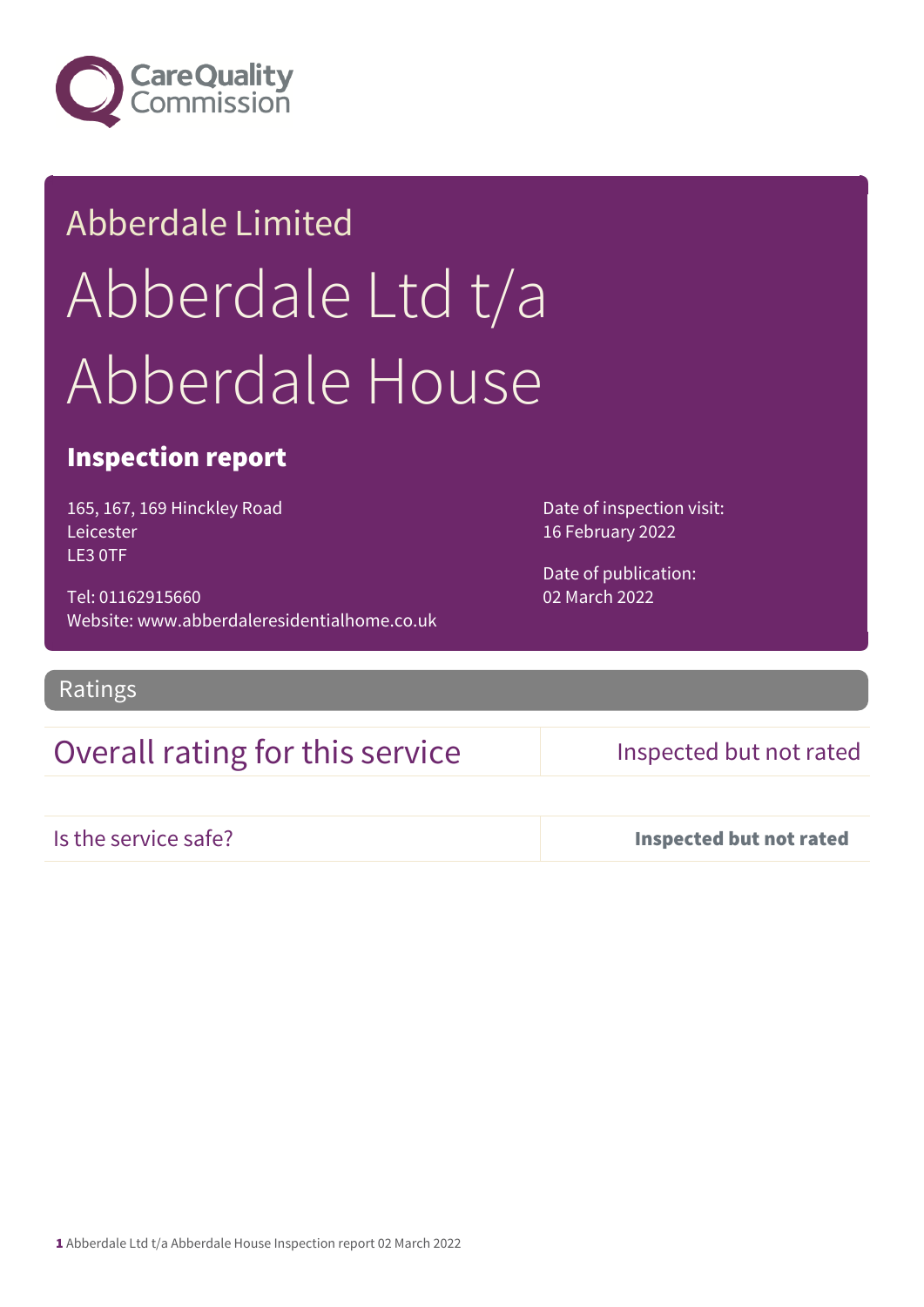## Summary of findings

#### Overall summary

Abberdale is residential care home. The service provides accommodation and personal care for up to 25 people. At the time of our inspection, there were 22 people currently using the service.

We found the following examples of good practice:

The service was clean. There was regular cleaning of high touch point areas. Good governance ensured that this clean environment was maintained.

Visiting procedures were robust to reduce the risk of COVID-19. All visitors followed current government guidance, including: taking a COVID-19 test before entering the service, putting on suitable personal protective equipment (PPE) and only accessing safe and suitable areas of the service.

The service had previously experienced a COVID-19 outbreak. Staff spoke highly of the registered manager's oversight and management of this.

We found that the correct procedures were followed to reduce the risk of COVID-19 transmission around the care home. Training and competency checks ensured staff were skilled in infection control processes. Staff received regular spot checks to ensure that they were following this training.

We saw that staff followed best practice guidance and had good knowledge when spoken to. Information and ongoing government guidance in the management of COVID-19 was shared with staff.

Staff participated in the testing and vaccination programme. We observed staff wearing the correct PPE throughout our inspection. Staff knew the current government guidelines for PPE use.

Staff spoke positively about the support they had received from the registered manager and provider.

People had been supported to participate in the COVID-19 testing programme and vaccination programme. People's individual risks in relation to COVID-19 had been assessed.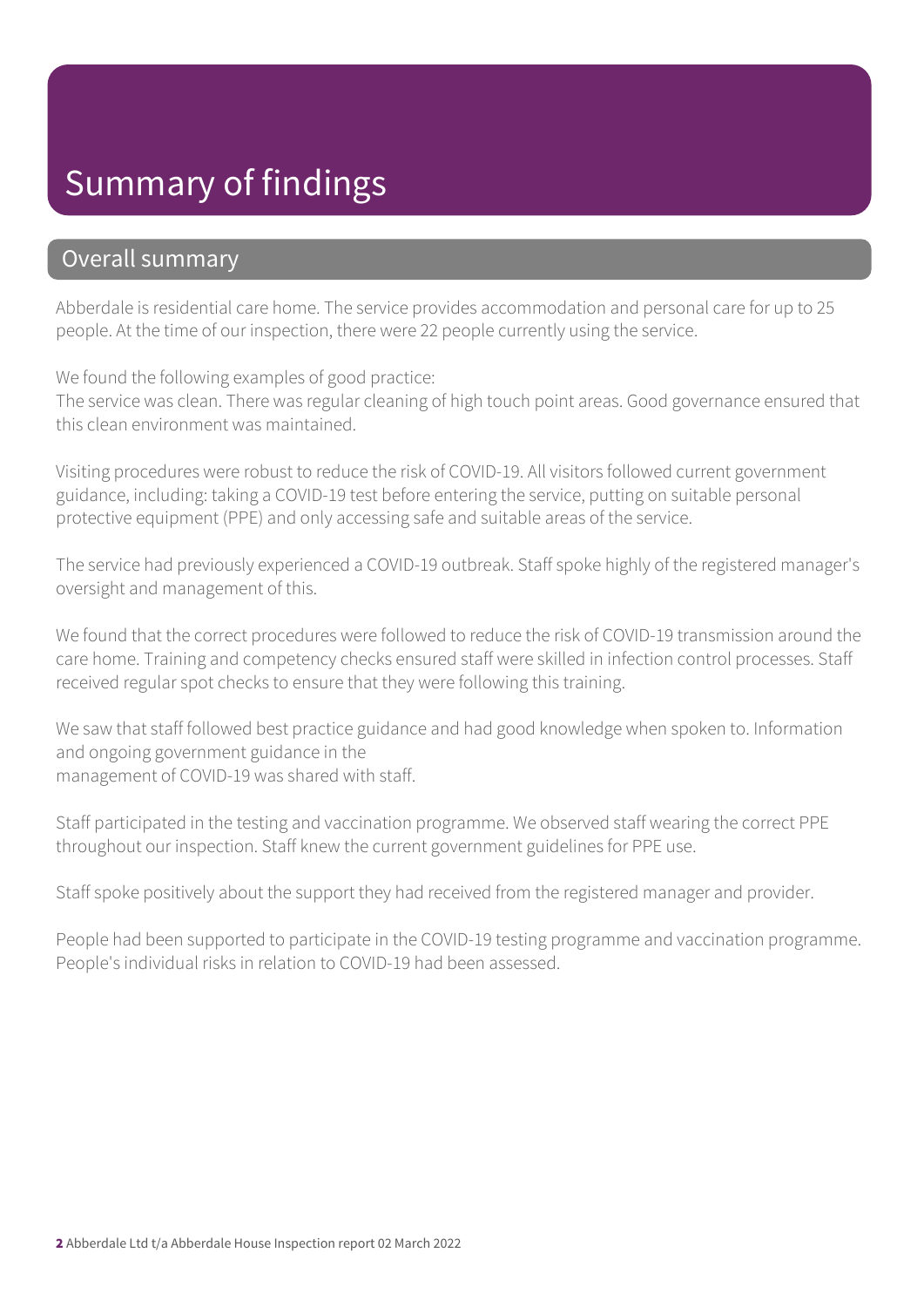#### The five questions we ask about services and what we found

We always ask the following five questions of services.

| Is the service safe?               | Inspected but not rated |
|------------------------------------|-------------------------|
| Please see detailed findings below |                         |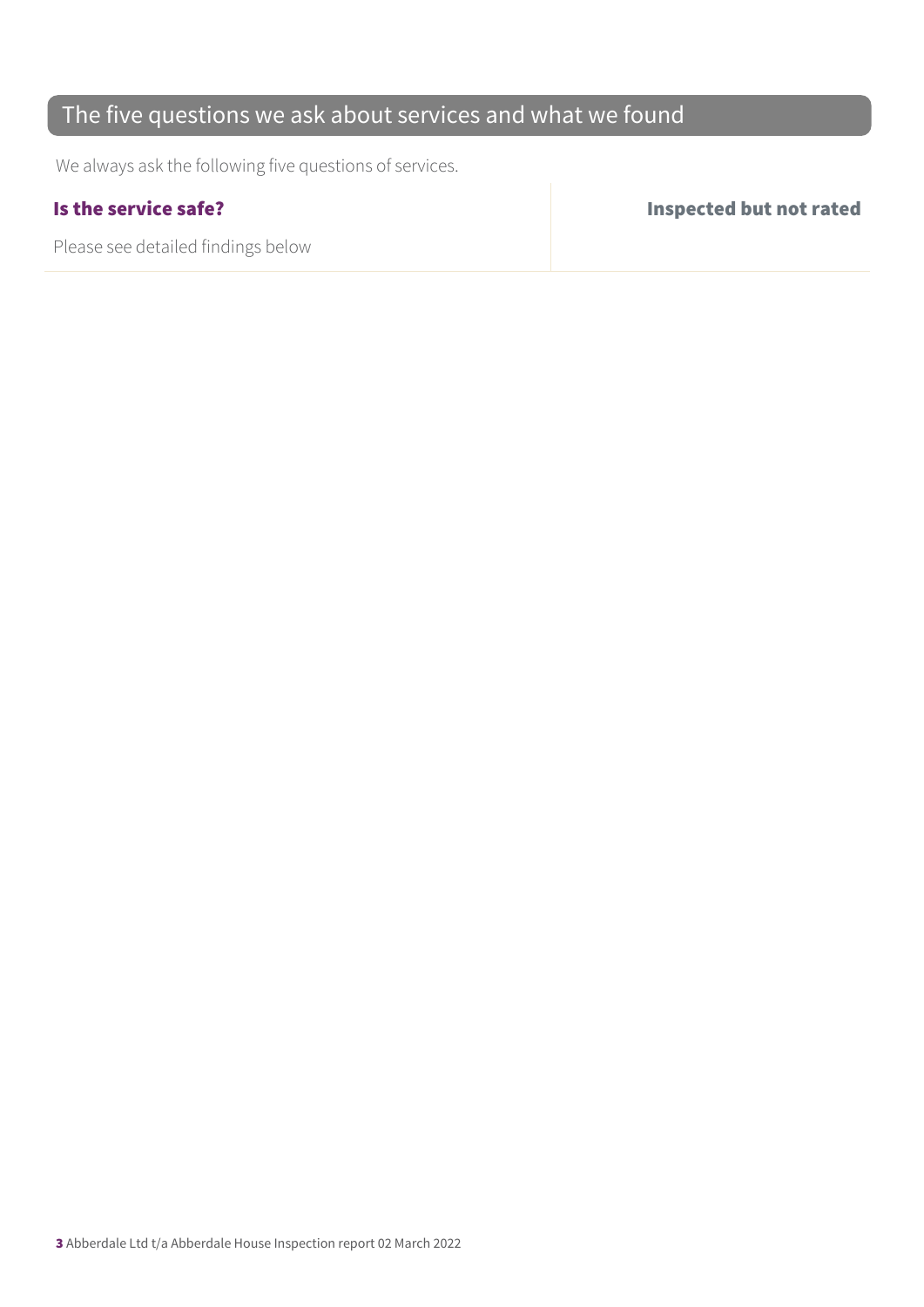

# Abberdale Ltd t/a Abberdale House

Detailed findings

## Background to this inspection

We carried out this inspection under Section 60 of the Health and Social Care Act 2008 as part of our regulatory functions. This inspection was planned to check whether the provider is meeting the legal requirements and regulations associated with the Health and Social Care Act 2008.

As part of CQC's response to the COVID-19 pandemic we are looking at how services manage infection control and visiting arrangements. This was a targeted inspection looking at the infection prevention and control measures the provider had in place. It was triggered because the service had recently experienced a COVID-19 outbreak at the service. So we assessed the management of this outbreak. We also asked the provider about any staffing pressures the service was experiencing and whether this was having an impact on the service.

This inspection took place on 16 February 2022 and was announced. We gave the service 24 hours' notice of the inspection